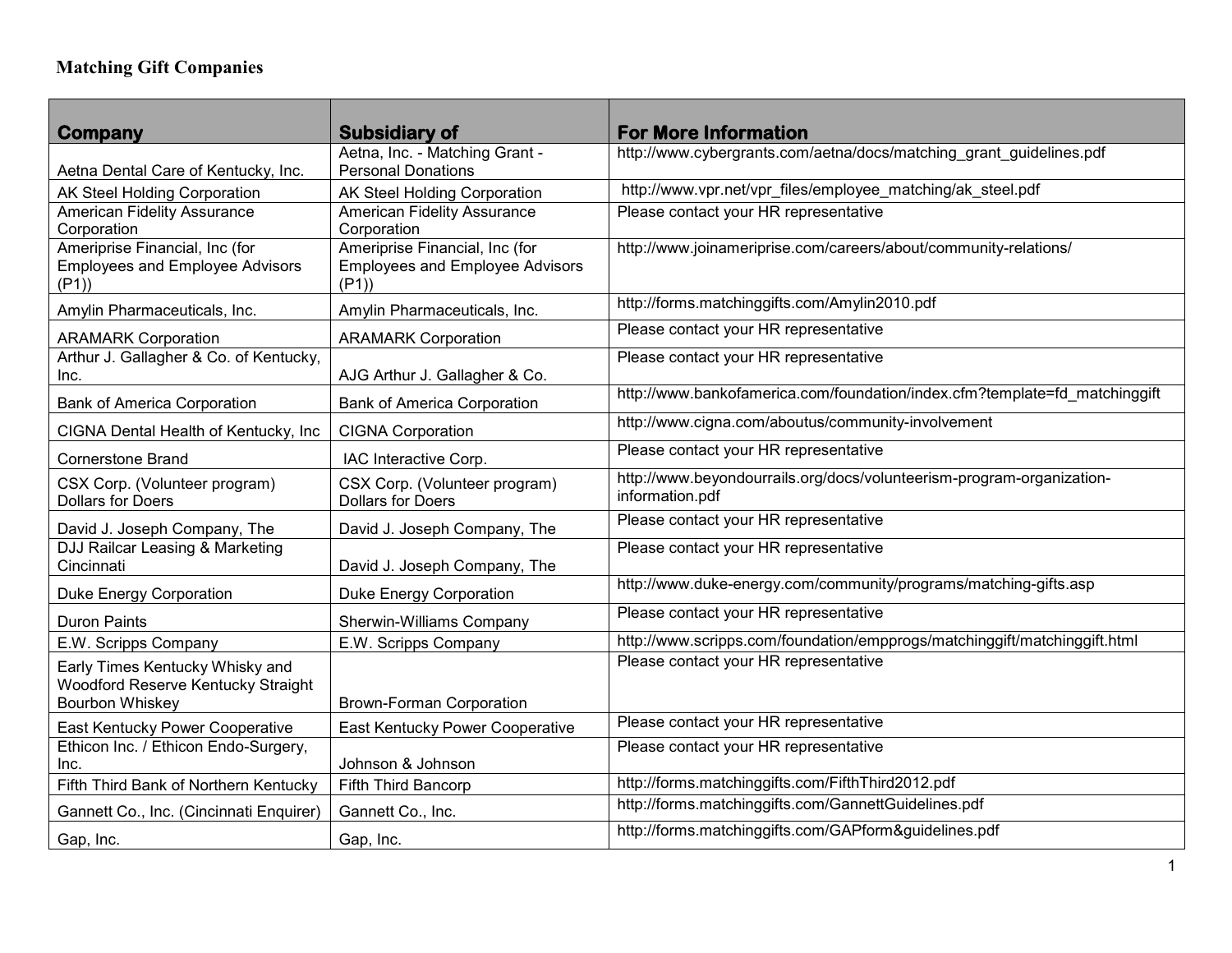## **Matching Gift Companies**

| Company                                       | <b>Subsidiary of</b>                        | <b>For More Information</b>                                                                  |
|-----------------------------------------------|---------------------------------------------|----------------------------------------------------------------------------------------------|
| <b>General Electric</b>                       | <b>GE General Electric Foundation</b>       | http://www.gefoundation.com/employee-programs/matching-gifts/                                |
|                                               | <b>GSK GlaxoSmithKline (GIVE -</b>          | https://secure6.easymatch.com/gskgive/Applications/MatchingGifts/default.aspx?               |
| GlaxoSmithKline (Corporate)                   | Volunteer Program)                          | skip=landingpage                                                                             |
| Honda of America Manufacturing,               | Honda of America Manufacturing,             | http://www.ohio.honda.com/community/files/matchinggiftprogram.pdf                            |
| Inc.(HAM)                                     | Inc.(HAM)                                   |                                                                                              |
| Humana, Inc.                                  | Humana, Inc.                                | http://www.humanafoundation.org/associate_programs/gift_program.asp                          |
| <b>ING</b>                                    | <b>ING</b>                                  | http://ing.us/about-ing/citizenship/matching-gifts                                           |
| <b>ITW Illinois Tool Works Foundation</b>     | <b>ITW Illinois Tool Works Foundation</b>   | http://www.cybergrants.com/pls/cybergrants/eg_login.login?x_gm_id=3507                       |
| Jim Beam Brands Worldwide                     | Jim Beam Brands Company                     | http://www.beamglobal.com/responsibility/philanthropy/story/philanthropy-3                   |
| Jones Lang LaSalle                            | Jones Lang LaSalle                          | Please contact your HR representative                                                        |
|                                               | JP Morgan Chase & Company - Cash            | http://www.jpmorganchase.com/corporate/Corporate-Responsibility/corporate-                   |
| JP Morgan Chase                               | Matching                                    | philanthropy.htm                                                                             |
| Kellogg Company                               | Kellogg Company                             | http://www.doublethedonation.com/Database/CorporateSearchDetails.php?ID=1<br>62              |
| Key Bank of Ohio                              | KeyBank                                     | http://forms.matchinggifts.com/KeyCorpGuidelines.pdf                                         |
| <b>LyondellBasell Industries</b>              | LyondellBasell Industries                   | http://forms.matchinggifts.com/LyondellB.pdf                                                 |
| Macy's, Inc.                                  | Macy's, Inc.                                | https://www.employeeconnection.net/forms/matchinggifts/main.asp?strAction=Di<br>splayMGRules |
| Merrill Lynch                                 | <b>Bank of America Corporation</b>          | http://www.theatreworks.org/media/upload/pdf/MerrillLynch.pdf                                |
| Midland National Life Insurance               | Midland National Life Insurance             | http://forms.matchinggifts.com/MidlandNational.pdf                                           |
| Company                                       | Company                                     |                                                                                              |
| Mitsubishi - Manufacturing (Maysville,<br>KY) | Mitsubishi Electric and Electronics<br>U.S. | http://www.doublethedonation.com/Database/CorporateSearchDetails.php?ID=2<br>74              |
|                                               | Mutual of America Life Insurance            | Please contact your HR representative                                                        |
| Mutual of America - Cincinnati, OH            | Company                                     |                                                                                              |
|                                               |                                             | http://www.nscorp.com/nscorphtml/pdf/matching-gift.pdf                                       |
| Norfolk Southern                              | <b>Norfolk Southern Foundation</b>          |                                                                                              |
|                                               | Ohio National Life Insurance                | Please contact your HR representative                                                        |
| <b>Ohio National Financial Services</b>       | Company                                     |                                                                                              |
| PCS Phosphate - Cincinnati                    | PotashCorp (Northbrook, IL and CA)          | Please contact your HR representative                                                        |
| <b>PNC Bank</b>                               | <b>PNC Financial Services Group</b>         | http://forms.matchinggifts.com/PNC.pdf                                                       |
| <b>Prudential Financial</b>                   | <b>Prudential Financial</b>                 | http://www.easymatch.com/prudential                                                          |
| Rohm and Hass                                 | Dow Chemical Company                        | http://www.dow.com/friends/connect/MatchGiftQA.htm#faq17                                     |
| The Standard                                  | The Standard                                | Please contact your HR representative                                                        |